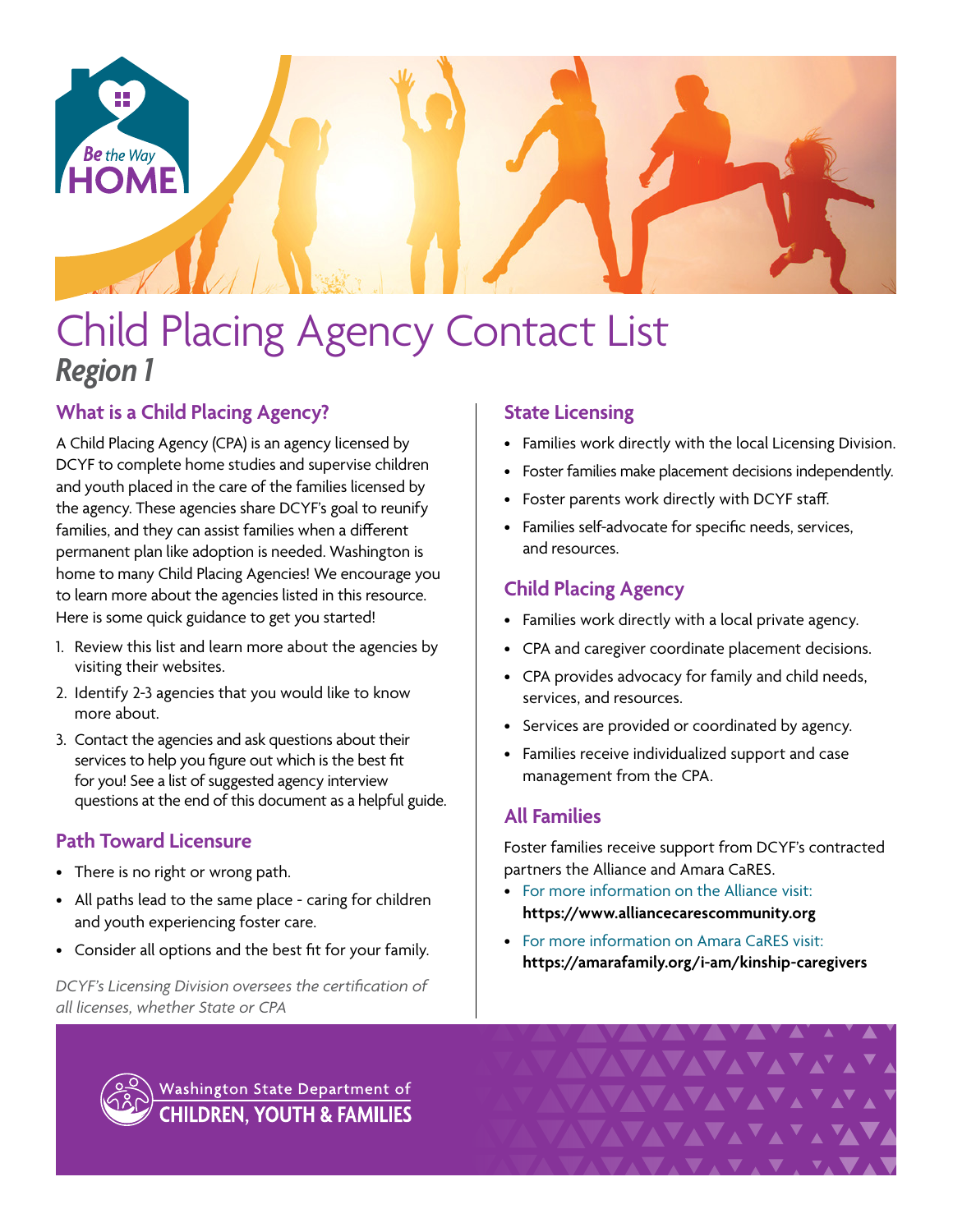

# **Child Placing Agencies Serving Region 1:**

## **A CHILD'S HOPE SPOKANE**

Contact: Melissa Pemberton Email: **[mpemberton@achildshopespokane.org](mailto:mpemberton%40achildshopespokane.org?subject=)** Phone: (509) 879-8252 Website: **[www.achildshopespokane.org](http://www.achildshopespokane.org)**

#### **CAMAS PATH**

Contact: Shawna Brady Email: **[sbrady@camashealth.com](mailto:sbrady%40camashealth.com?subject=)** Phone: (509) 789-7626 office Website: **<http://camaspath.org>**

#### **CASEY FAMILY PROGRAMS**

Contact: Cynthia Ayon Email: **[cayon@casey.org](mailto:cayon%40casey.org?subject=)** Phone: (509) 494-6426 Website: **[https://www.casey.org](https://www.casey.org/)**

## **CHILDREN'S HOME SOCIETY**

Contact: Penny Wheatcroft Email: **[penny.wheatcroft@chs-wa.org](mailto:penny.wheatcroft%40chs-wa.org?subject=)** Phone: (509) 423-2353 Website: **<http://www.childrenshomesociety.org>**

#### **COMMUNITY & FAMILY SERVICES FOUNDATION**

Contact: Cory Chism Email: **[chco@cfsf.net](mailto:chco%40cfsf.net?subject=)** Phone: (509) 989-2966 Website: **<https://cfsf.site>**

#### **CONFEDERATED TRIBES OF COLVILLE**

Contact: Crystal Marchand Email: **[crystal.marchand.cfs@colvilletribes.com](mailto:crystal.marchand.cfs%40colvilletribes.com?subject=)** Phone: (509) 634-2645 Website: **[www.colvilletribes.com](http://www.colvilletribes.com)**

#### **EXCELSIOR WELLNESS CENTER**

Contact: Chris Wherity Email: **[Chris.wherity@excelsiorwellness.org](mailto:Chris.wherity%40excelsiorwellness.org?subject=)** Phone: (509) 559-3170 Website: **[www.excelsiorwellness.org](http://www.excelsiorwellness.org)**

## **FOSTER FIRST**

Contact: Kathy O'Connell Email: **[koconnell@fosterfirst.net](mailto:koconnell%40fosterfirst.net?subject=)** Phone: (509) 630-4899 Website: **[https://fosterfirst.org](https://fosterfirst.org/)**

#### **FOSTERING SOLUTIONS**

Contact: Anna Hernandez Email: **[anna@thinkfosteringsolutions.com](mailto:anna%40thinkfosteringsolutions.com?subject=)** Phone: (509) 949-9698 Website: **[https://thinkfosteringsolutions.com](https://thinkfosteringsolutions.com/)**

### **K CONNECTIONS**

Contact: Owen Barrios E-mail: **[info@choosekconnections.com](mailto:info%40choosekconnections.com?subject=)** Phone: (509) 888-2006 Website: **[www.choosekconnections.com](http://www.choosekconnections.com)**

#### **LIFE SERVICES**

Contact: Sharon Hengy Email: **[sharon@lifeservices.org](mailto:sharon%40lifeservices.org?subject=)** Phone: (509) 755-0775 Website: **[www.lifeservices.org](http://www.lifeservices.org)**

#### **LUTHERAN COMMUNITY SERVICES NORTHWEST**

Contact: Aimee Shields Email: **[arshields@lcsnw.org](mailto:arshields%40lcsnw.org?subject=)** Phone: (509) 343-5017 Website: **<https://lcsnw.org/program/refugee-foster-care>**

#### **MORNING STAR BOYS RANCH**

Contact: Micaela Cathey Email: **[mcathey@msbranch.org](mailto:mcathey%40msbranch.org?subject=)** Phone: (509) 496-5116 Website: **[https://morningstarboysranch.org](https://morningstarboysranch.org/)**